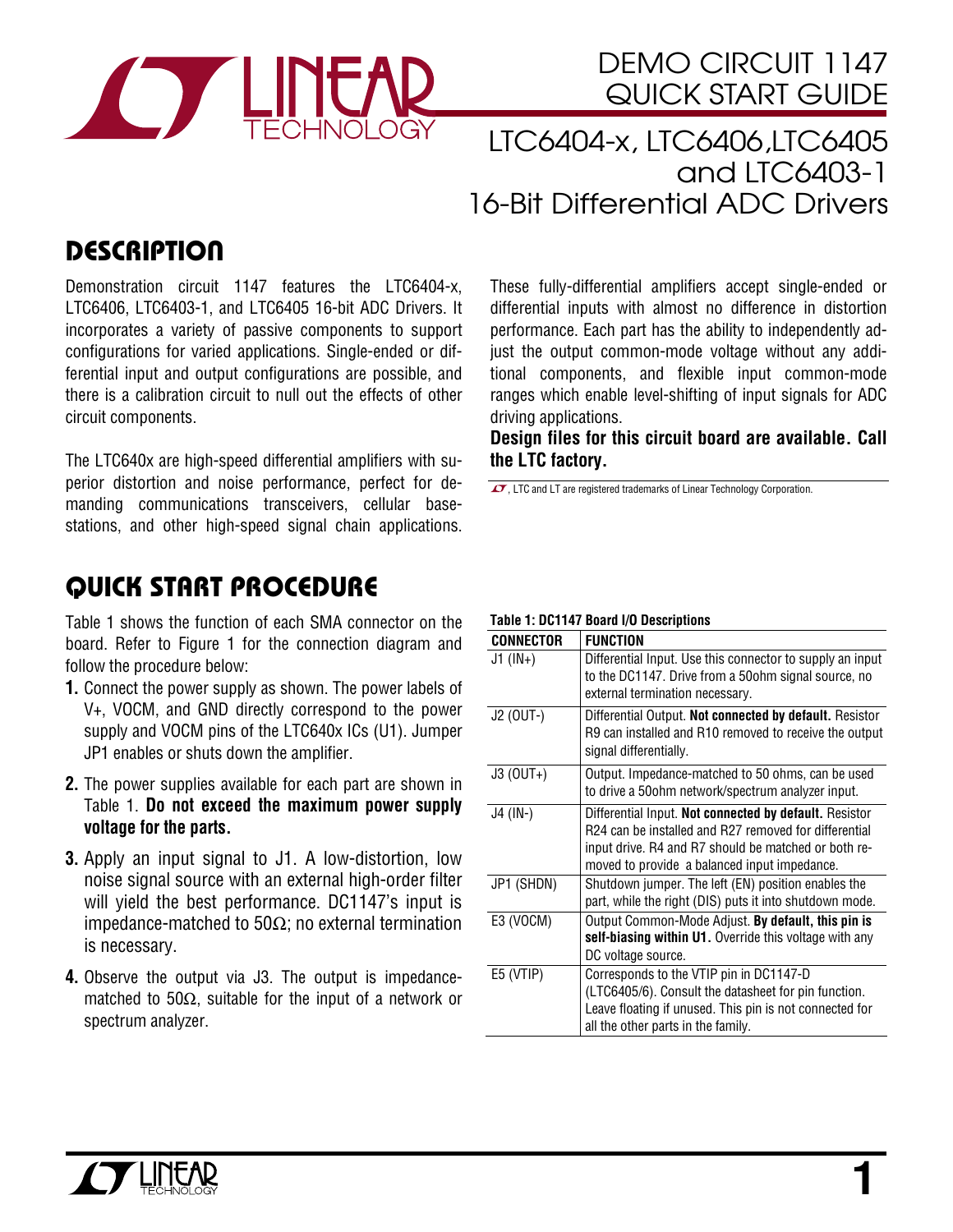## DEMO CIRCUIT DC1147 QUICK START GUIDE LOW NOISE/DISTORTION 16-BIT DIFFERENTIAL ADC DRIVERS



**Figure 1: Proper Measurement Equipment Setup** 

# ADDITIONAL INFORMATION

Although the DC1147 demo board is ready to use out of the box, it has features that you can access by adding, removing or changing components on the board. These are described below.

### **DEMO BOARD VERSIONS**

DC1147 has four versions to support all of the pincompatible parts in the LTC640x amplifier family. Table 1 contains a listing of the different amplifiers and their supply voltage ranges. See the schematic (on the last page of this guide) for component differences between the versions.

#### **DEMO BOARD SUPPLY VOLTAGES**

#### **Table 2: DC1147 Supply Voltages**

| <b>DEMO</b><br><b>BOARD</b> | U1        | <b>SUPPLY VOLTAGE RANGE</b> |
|-----------------------------|-----------|-----------------------------|
| DC1147A-A                   | LTC6404-1 | 2.7-5.25V                   |
| DC1147A-B                   | LTC6404-2 | 2.7-5.25V                   |

| DC1147A-C | LTC6404-4 | 2.7-5.25V |
|-----------|-----------|-----------|
| DC1147A-D | LTC6406   | 2.7-3.5V  |
| DC1147A-E | LTC6403-1 | 2.7-5.25V |
| DC1147A-F | LTC6405   | 2.7-5.25V |

### **DIFFERENTIAL INPUTS**

To drive the inputs differentially, remove resistor R27 and install R24. J1 and J4 can now be driven differentially from a 50Ω signal source. R4 and R7 should be changed to differentially match the input to  $50\Omega$  if necessary.

### **DRIVING THE INPUTS DC-COUPLED**

It is possible to drive the DC1147 inputs differentially with DC coupling. Transformer T1 should be replaced with 0Ω resistors. The inputs are now DC-coupled and can be driven single-ended or differentially (resistor values may be changed to balance the source impedances, et cetera. See

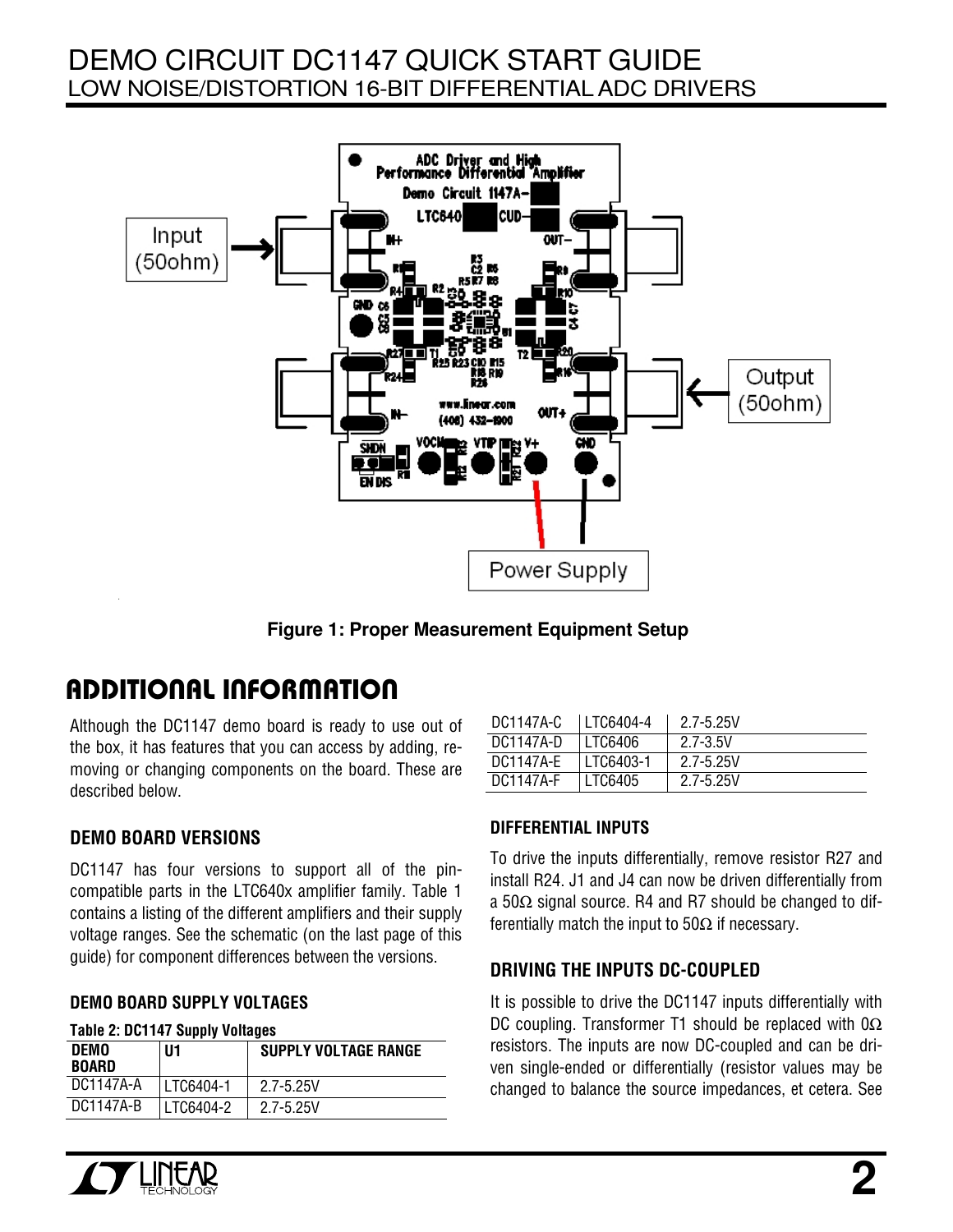## DEMO CIRCUIT DC1147 QUICK START GUIDE LOW NOISE/DISTORTION 16-BIT DIFFERENTIAL ADC DRIVERS

the product datasheets for more information. Input bias currents will flow through the amplifier's input resistors if DC1147 is driven DC coupled.

#### **DIFFERENTIAL OUTPUTS**

To use the both outputs of the DC1147, remove resistor R10 and install R9. The output now appears differentially across J3 and J2. The output of the DC1147 will still be matched to 50 $\Omega$  (differentially) when used in this manner.

#### **CHANGING THE OUTPUT COMMON-MODE VOLTAGE**

Turret E3 controls the output common-mode voltage of U1. This function can be used to level-shift the DC output voltage for optimum system performance. If used for this purpose, transformer T2 can be replaced by  $0\Omega$  resistors to allow the DC bias to reach the output. By default, the VOCM voltage is self-biased through resistors internal to the IC's (U1).

#### **OUTPUT DRIVE**

Since the output of the LTC6400/1 is a low-impedance operational amplifier output, performance will degrade when the output is directly driving low impedances such as  $50\Omega$ . On DC1147 there are series 100 ohms resistors at the output as well as a 4:1 transformer to increase the load impedance seen by the amplifier.

#### **ENABLE (SHUTDOWN)**

Jumper JP1 controls the enable function of DC1147. When set to the EN position, the part will be on and draw quiescent current. In the DIS position, the part will be in shutdown and draw a very small amount of quiescent current.

### **GROUND AND VCC CONNECTIONS**

DC1147's GND connector is not only connected to V- of the LTC640x, it also serves as the board ground. For best performance, a low-impedance return path to the power supply from GND is crucial. Short, low impedance wires to the V+ and GND connectors of DC1147 will yield the best performance from the LTC6400/1.

### **SCHEMATIC NOTES**

Note that transformer T2 and the series resistors at the amplifier outputs create a 12.6dB attenuation (if the output has a 50 $\Omega$  load) that will affect the measured gain of the demo board. This is done so that the output of DC1147 can plug directly into a 50Ω network/spectrum analyzer input, but the amplifier sees a higher  $400\Omega$  load impedance.